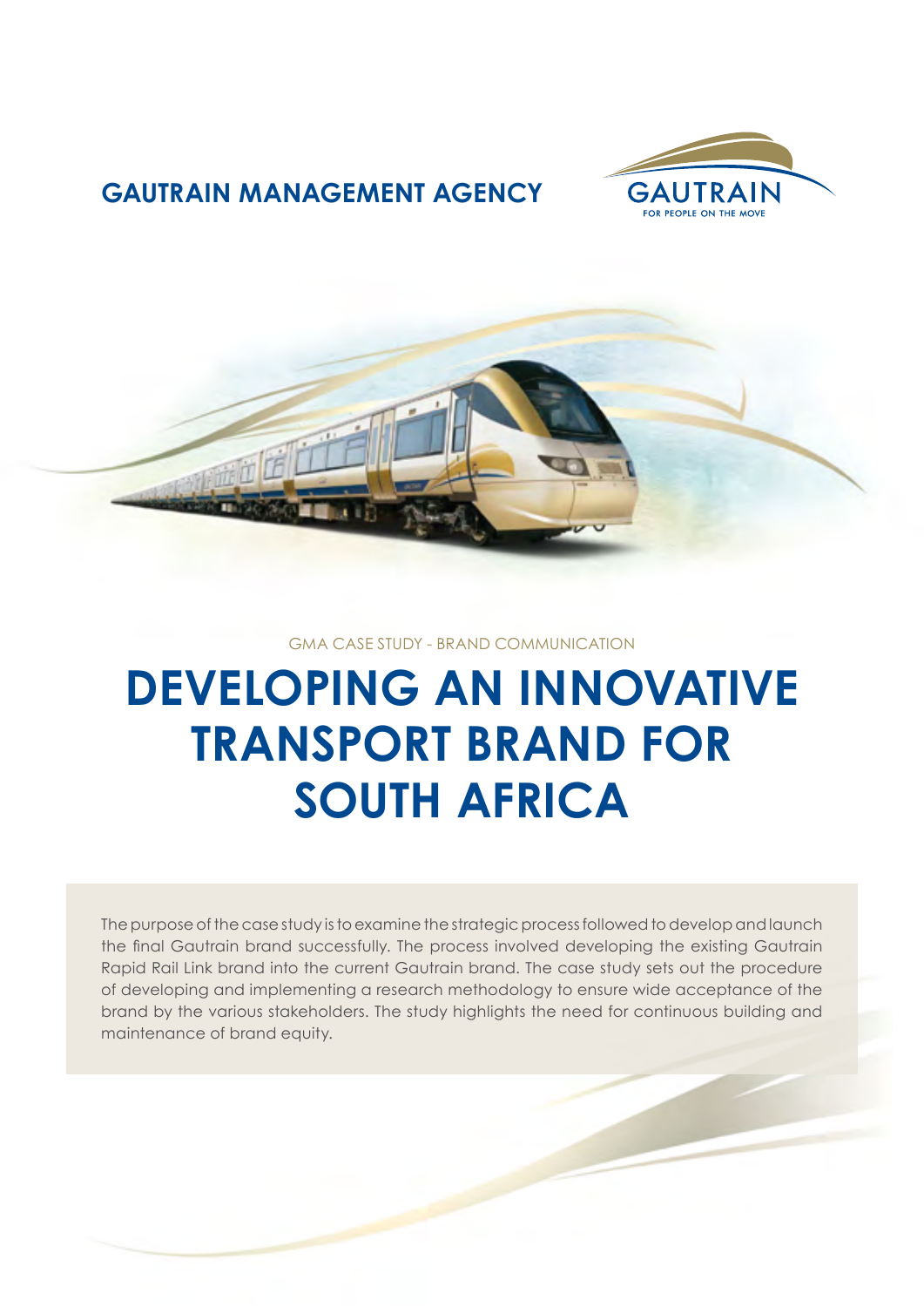### **LEARNING OUTCOME**

To demonstrate how Gautrain's brand development took place in the public transport sector by analysing the brand development process used to update the existing Gautrain Rapid Rail Link brand and develop it into the Gautrain brand we are familiar with today.

#### **BUSINESS OBJECTIVE**

To develop and launch the Gautrain brand successfully while considering the interests of relevant stakeholders, mitigate communication risks and build and maintain brand equity.



### **1. BACKGROUND**

For approximately six years before construction began on the Gautrain, the Gautrain Rapid Rail Link brand operated as a forerunner to the Gautrain brand of today.



This interim brand carried the Gautrain Project well and built a proud public reputation that is still prevalent among supporters' perceptions of the brand today.

Gautrain, the first rapid rail transport system in Gauteng (South Africa's economic heartland), is also the first system of its kind in Africa. The development of the final Gautrain brand and relevant communication followed a strategic process over a period of many months. The development methodology included a process of brand development, conceptualisation of brand elements and the selection and evaluation of Gautrain brand concepts. Following these steps the selected Gautrain brand identity would be validated and intellectual property involved with the brand vetted.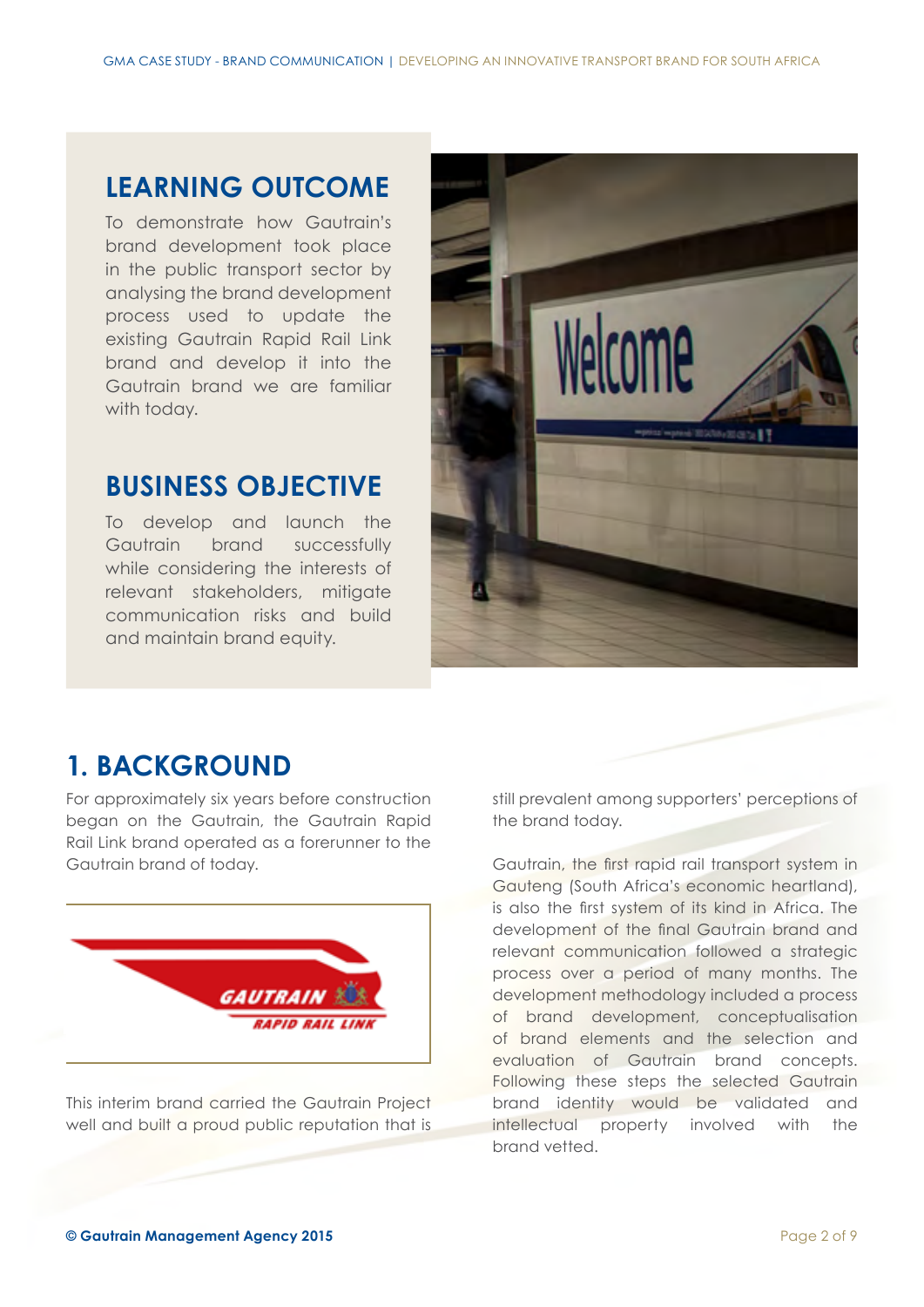The focus of this case study is on the first phase of the strategy, the brand development. To develop the Gautrain brand, research was done to determine the current awareness and attitude towards the brand at the time. New brand concepts and reactions towards these concepts were tested and analysed in focus groups before the results were validated within the broader Gauteng community.

## **2. PROBLEM STATEMENT AND EARLY FINDINGS**

The problem explored in this case study is how best to position the Gautrain core brand to be widely accepted by its stakeholders.

Development of the research methodology needed to further explore the positioning of the Gautrain took place strategically, coupled with innovation. The focus was on developing and implementing a research methodology that was both meticulous and innovative to ensure that Gautrain's new brand identity would reflect the inclusion of its numerous stakeholders.

The relevant target publics who were perceived to be applicable for brand communication during the construction and operation of the Gautrain were as follows: International target publics who would have the opportunity to make use of the train in their travels, other interested and affected parties, the Government, Gauteng residents and affected communities, potential passengers, the business sector and mass media.

Having selected target publics, the communication and marketing function of the Gautrain Project had to align branding goals and objectives that were relevant to these publics. This was done using a risk mitigation strategy to overcome the brand communication risks and challenges.

*"Having developed a brand successfully does not equate to a happy, everlasting ending. Continuous brand assessment, reputation analysis and brand studies are required to uphold the status of a brand."*

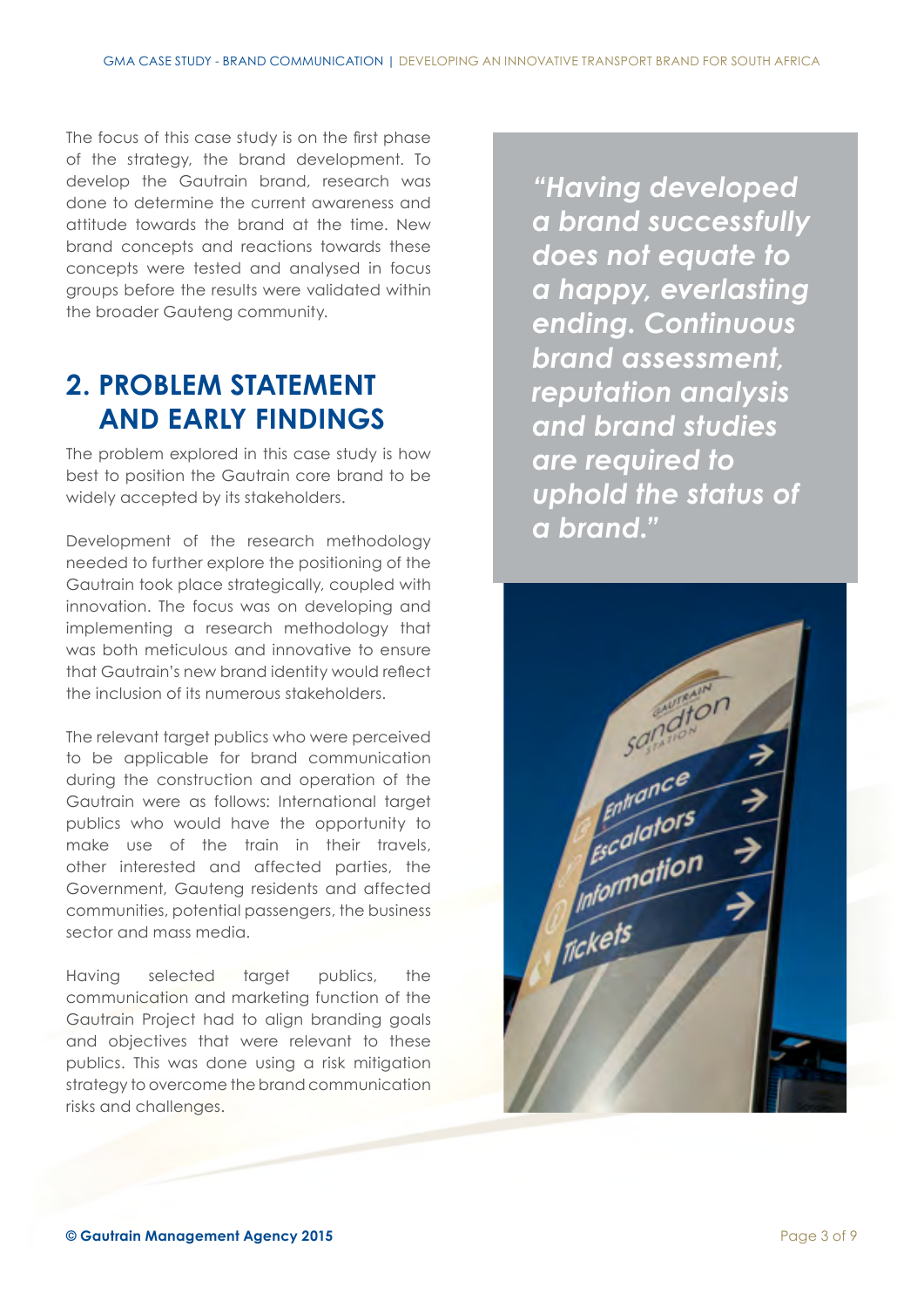# **3. ANALYSIS OF ISSUES**

Following the signing of the Gautrain Concession Agreement in 2006, the Public Private Partnership (PPP) between the Gauteng Provincial Government and the Bombela Concession Company (Pty) Ltd (the Concessionaire) was sealed. This means that the Concessionaire acts on behalf of the Gauteng Province, and various partners position themselves as one entity within a core brand – Gautrain. The brand thus had to be clearly defined when construction commenced, the point at which the Gautrain would present its public persona to the world.

At this point, the Political Committee of the Gauteng Provincial Government's Executive Council, responsible for the Gautrain Project, recommended the retention of the Gautrain name and brand. The recommendation was to keep the brand identity in its initial or an adapted (possibly Africanised) format. Their request for public participation during the brand development process was also highlighted.

To action this recommendation, the communication and marketing function of Gautrain initiated a brand development strategy that consisted of a brand development phase, followed by positioning the new/amended brand within the minds of its stakeholders.

The selected brand identity would need to cement the intended Gautrain brand position within the minds of its stakeholders, a process not without its challenges. These challenges included pessimism being voiced by local and international investors who were worried about a perceived profile of fraud and corruption with the Gautrain being an African government project. Local sceptics saw Gautrain as being a 'white elephant', which was not needed in Gauteng. A project like Gautrain had, at that stage, never been attempted in Africa. Being a 'greenfields' project it attracted many critics.

The success of the Gautrain was questioned by many other transport-mode 'experts'. All



these other parties recommended other, better transport options as opposed to the Gautrain. Another problem was a lack of public faith in the Project. South Africa lacks a solid public transport tradition. This lack of tradition created a lot of 'disbelief' in the Project.

Opposition in Gauteng was also increased by the NIMBY (not-in-my-backyard) syndrome. The few who thought that the Project was a good idea did not want the service offered in their community. The running of tracks through undeveloped land created questions as to Gautrain's possible negative environmental impacts. In addition, in the areas that were developed noise and vibration impacts were a concern.

The expropriation of properties was also a concern with almost 1 100 properties being expropriated. With residents not being exposed to expropriation on a frequent basis, uncertainty existed as to how expropriation was to unfold.

Having overcome most challenges, the brand had to be brought into the minds of various stakeholders in a positive light. The intended target publics were selected based on the relevance of their relationship with Gautrain and its stakeholders.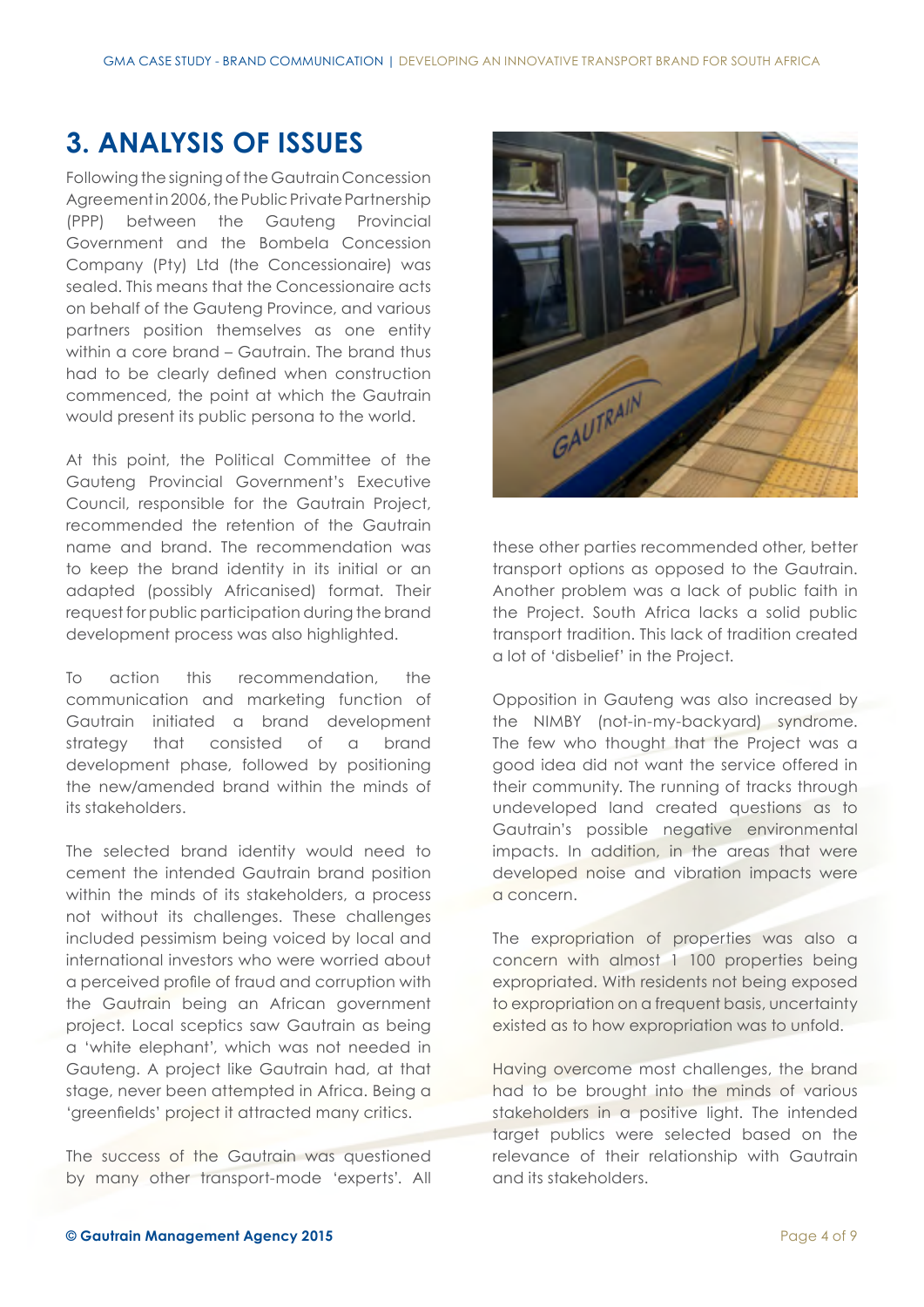#### 3.1 Reducing Communication Risks

The risk mitigation strategy was to develop an integrated project with an overarching brand proposition and to consider what the Gautrain brand stands for, what it does and what makes it unique. These points all need to be kept in mind in any brand communication strategy. The current perceptions of the Gautrain, as well as the communication challenges facing it, would have to be considered when choosing the most appropriate corporate identity and brand design from a list of proposed concepts. Once this was done the ideal position of the brand in the minds of South African stakeholders could be defined and brand identity and visual communication developed.

The following objectives were set for the first phase of the strategy:

• To design, develop and select new or amended concepts of the Gautrain brand during October 2005;



- To assess quantitatively and qualitatively five selected brand concepts among focus group members (who are representative of the Gauteng population) during February 2006;
- To assess qualitatively five selected brand concepts among brand opinion leaders during February 2006;
- To validate qualitatively two chosen brand concepts among the broader Gauteng public and among Gauteng civil servants during February 2006; and
- To apply required intellectual property legislation so as not to contravene existing brands as well as to secure trademark rights for the final brand from March to April 2006.

Targets publics were identified and goals and objectives were set. All that was needed was to implement the brand development process.

#### 3.2 Brand Development

When construction began, the Gautrain Project moved into the public sphere in a big way. The brand thus had to be defined and tested before this milestone was reached during September 2006. Apart from meeting the time schedule, the responsible team had to ensure that the final brand identity projected an integrated, overarching brand proposition for the project: what the Gautrain brand stands for, what it does and what makes it unique or different.

This was achieved through a branddevelopment process in which the logo in use at the time was modified and several new potential brands were developed. The brand assessment included testing all possible brand identities in focus groups and with opinion leaders. Brand validation through a public competition enabled the broader Gauteng and national community to be involved in the final selection process. A rigorous intellectual property clearance process for the brand was also undertaken to ensure the chosen brand identity was distinctive and exclusive to the Gautrain brand.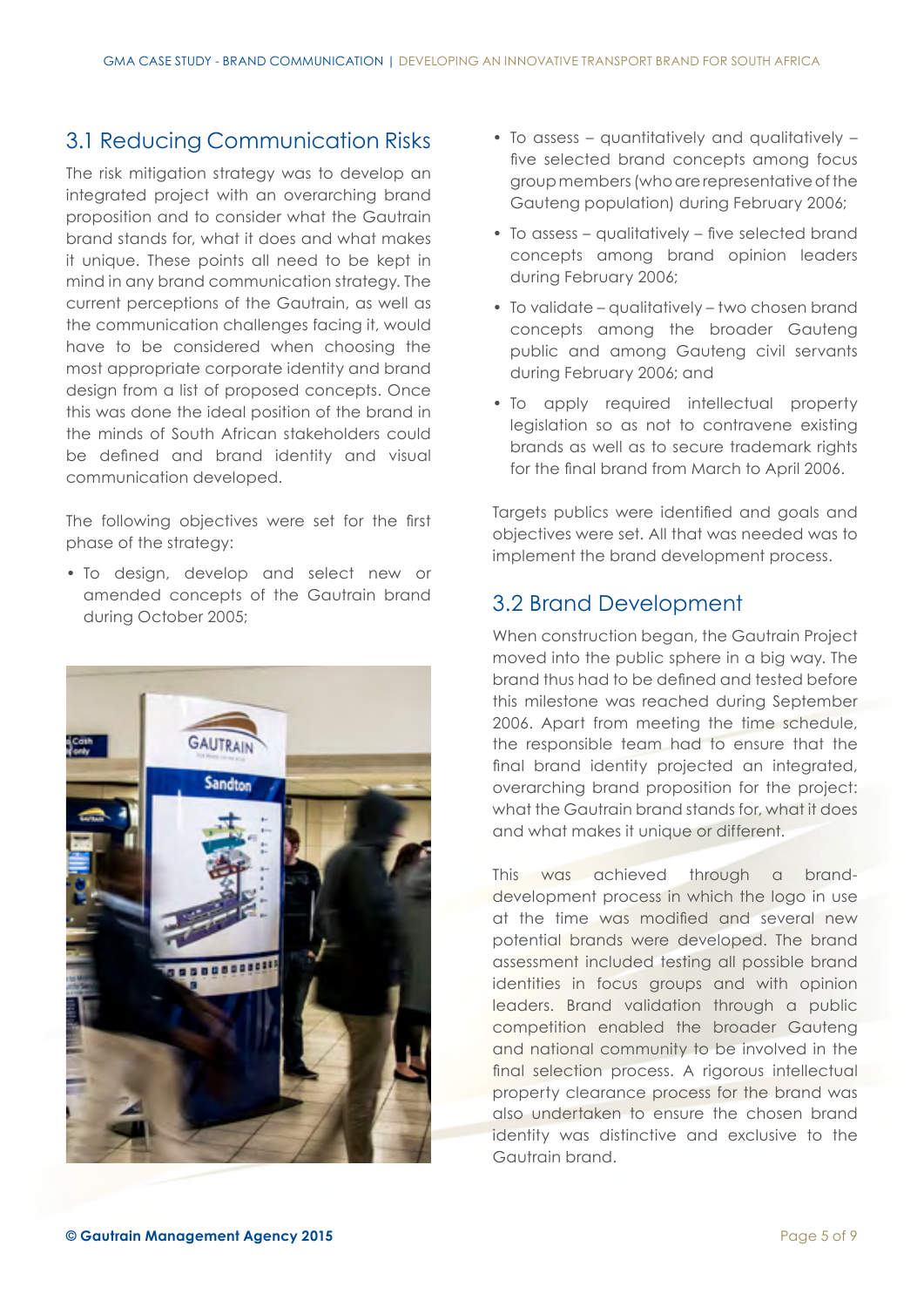During October 2006, creative design and branding companies were briefed about the development for the new Gautrain brand. The brief clearly outlined design requirements for the new brand, the process, timelines, assessment criteria and submission requirements.

The conceptualisation and presentation of a modified design for the existing logo was to include:

- Africanisation/modification of the logo;
- Africanisation/modification of the name 'Gautrain', retaining 'Gautrain' as the core;
- Colours;
- Typefaces; and
- Slogan.

The brief specified the following elements to be included:

- Corporate identity/brand manual;
- Symbol/s, e.g. public information;
- Buildings and stations;
- Signage on vehicles, etc;
- Literature;
- Advertising;
- Style of dress/uniform;
- Name tags:
- Special events;
- Stationery printed and electronic;
- Website;
- Brand culture; and
- Style of service delivery.

The brief required that the current name, Gautrain, be retained while the brand be Africanised so as to reflect South Africa in general with a focus on Gauteng. It also required that the Private Public Partnership nature of the project be taken into account and that as a flagship project, the Gautrain should reflect a pride in Gauteng and South Africa.

The brand identity also needed to be representative of the full Gautrain service and be applicable to all visual elements of the entire system such as the trains, feeder and distribution service, stations and parking. The identity developed would need to be the clearest and easiest way to represent the Gautrain.



#### 3.3 Brand Assessment

Brand assessment took place during November 2005. The process involved gathering insights from internal and external stakeholders about the existing brand – as well as five newly developed brands – through four qualitative and quantitative focus groups, with participants representing Gauteng's population in respect of gender, race, geographical area and diverse transport use.

Participants included:

- Scholars and students;
- Business people;
- Business commuters;
- Private car owners:
- Public transport users;
- Travel agents; and
- Travellers who had used OR Tambo, Johannesburg's international airport, in the past year for international or domestic flights.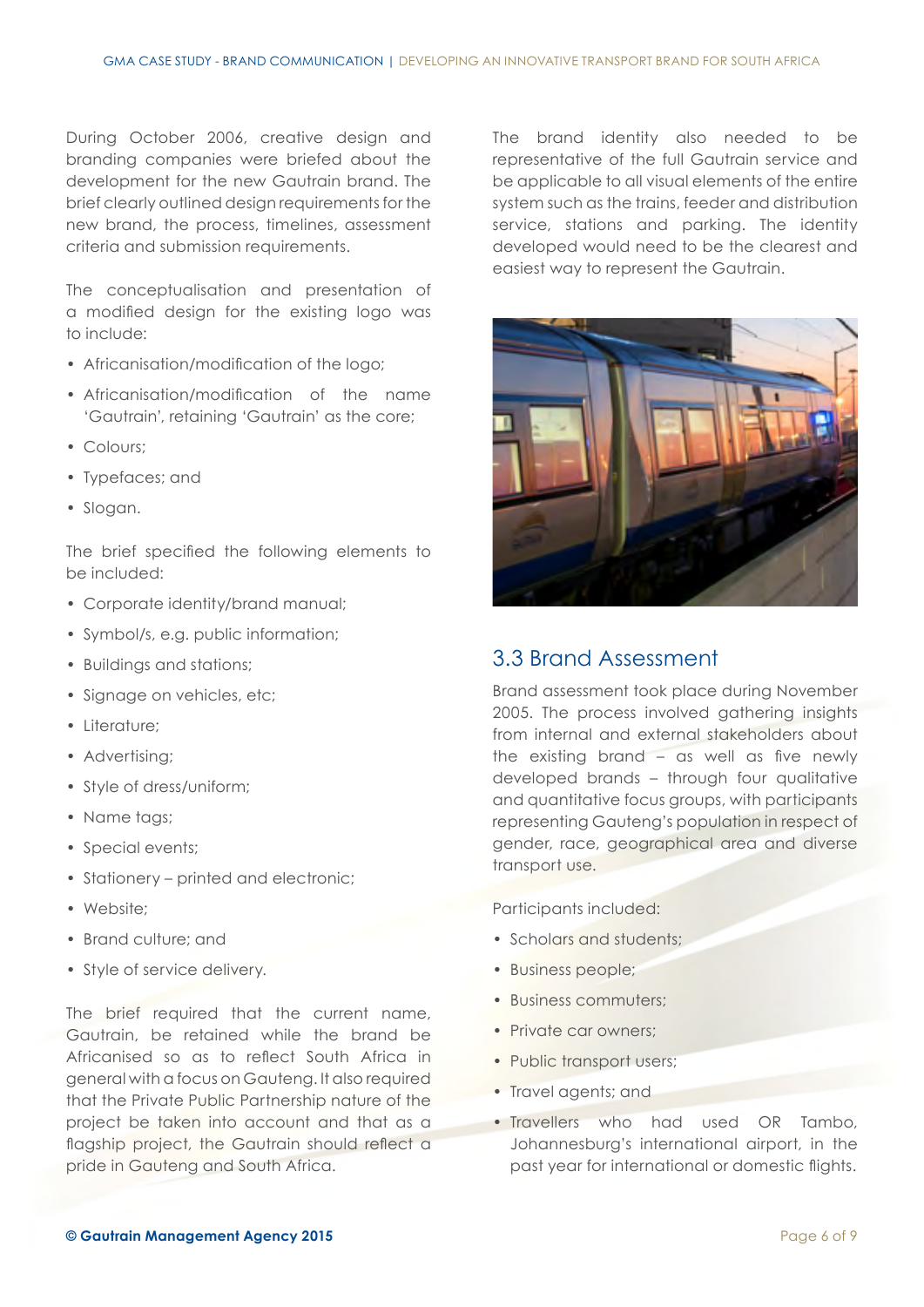Seven quantitative in-depth interviews with opinion leaders in the following sectors were carried out:

- National Government;
- Provincial Government;
- Communication specialists;
- Media representatives;
- Investment analysts; and
- Brand specialists.

The comparative brand rating resulted in two brand identities – the "SA Flag" and the "Retro" – being selected for brand validation among the larger Gauteng community.





The brand validation process – which took place during February 2006 – ensured that the final selected brand identity was the result of an inclusive process incorporating input from all key stakeholders in Gauteng: public, commercial and political. It consisted of a competition in which participants would vote for their favourite brand identity between the two selected.

The final brand selected would need to represent the ideals and positioning of the Gautrain brand. It would need to be easily recognisable, create top-of-mind presence with potential consumers and resonate with stakeholders.

Entry forms for the general public were available on the Gautrain website and in three daily newspapers. For Gauteng Provincial Government employees, entry forms were available at all Gauteng departmental head offices. Public participants could submit their decisions via a web campaign, voicemail and sms, while civil servants could also submit via a hard-copy entry form.

**GAUTRAIN** 

**FOR PEOPLE ON THE MOVE** 

There were six cash prizes of R1 000.00 each – one for the website submission, one for the voicemail, one for the sms and three for the hard-copy entry forms.

Part of the brand development process consisted of vetting the intellectual property rights of Gauteng Rapid Rail Link and its brand. A rigorous intellectual property clearance process was employed at the same time as part of the creative brand development. This process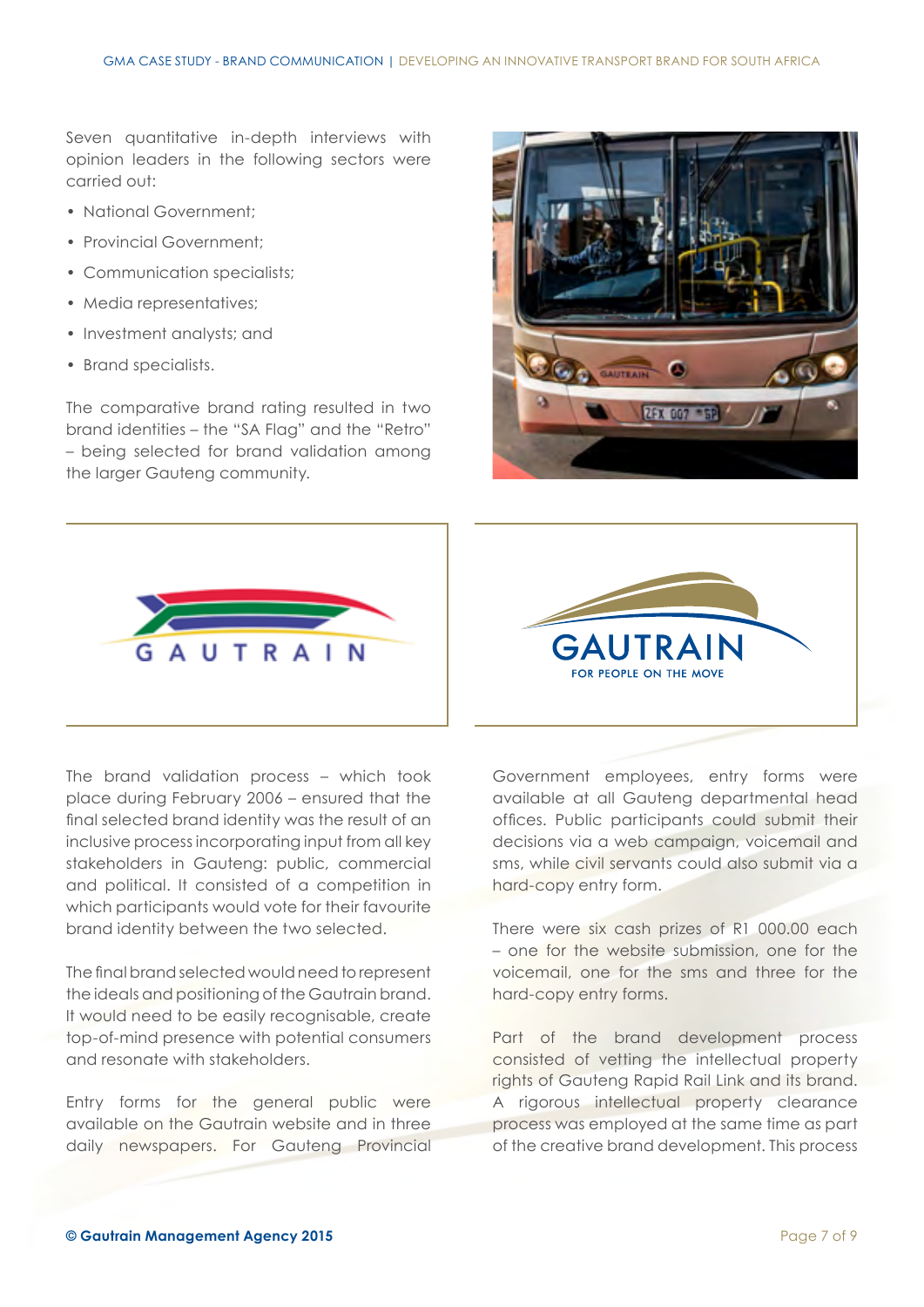consisted of searching for – and comparing – proposed brand identities to ensure there were no similarities or confusion regarding these within and outside the geographic markets and service category of the Gautrain Rapid Rail Link touch points. In addition, it was ascertained that no elements within the brand identity were used that could not be protected.

#### 3.4 The Gautrain Brand as of 2014

In order to determine the equity and monetary value of the Gautrain brand, a brand valuation was conducted in 2014. Not only did the brand valuation exercise give input as to the equity of the Gautrain brand, it also related the equity to the perception of the brand. According to the Aaker's Brand Equity Model, brand value is linked to brand equity which has five main components; brand loyalty, brand awareness, perceived quality, brand associations and other proprietary assets.

The monitory value of the Gautrain brand as at 31 March 2014 was between R218 and R280 million with a core value of R250 million. There is no industry standard on which to gauge whether this is a good or bad rating. The value of this assessment comes in when partnering and benchmarking.



*Figure 1: Aaker's Brand Equity Model*